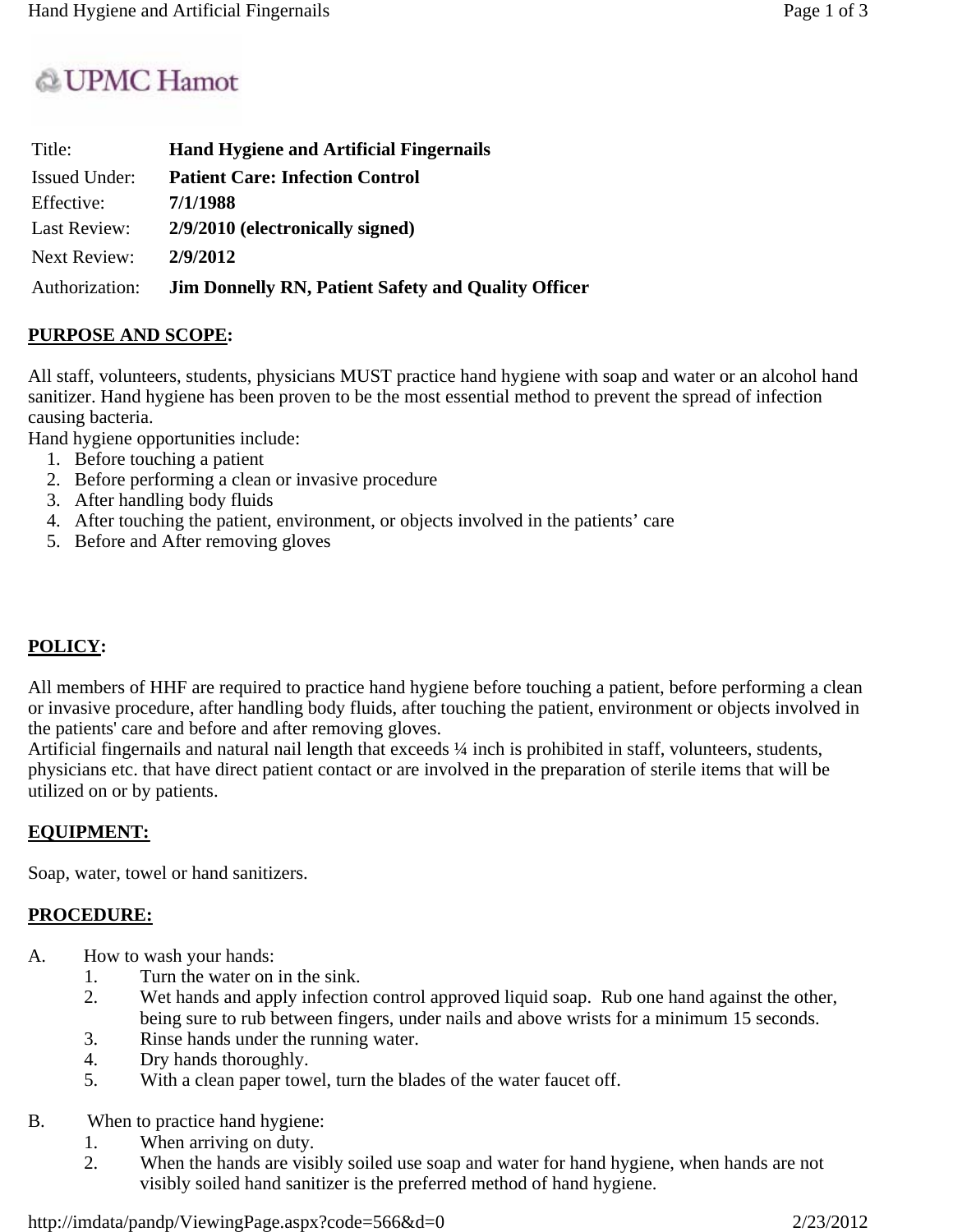Hand Hygiene and Artificial Fingernails **Page 2** of 3

- 3. Alcohol hand sanitizer is not an effective way to clean your hands when caring for a patient with known or suspected Clostridium difficile (C. diff). The mechanical action of washing with soap and water is the only way to effectively clean your hands.
- 4. Before and after contact with individual patients.
- 5. After contact with any items or surfaces in the patient's environment including healthcare equipment.
- 6. Upon leaving any bathroom facility.
- 7. After blowing or wiping the nose.
- 8. Before entering and upon leaving an isolation area, or after handling items from an isolation

area.

- 9. Before performing a clean or invasive procedure .
- 10. Before and after eating.
- 11. On completion of duty.
- 12. Following removal of latex or vinyl gloves used for contact with a patient or environment, handling of patient specimens or soiled materials.
- 13. Staff is not permitted to bring in any lotions or soaps that have not been approved by the infection control department. These lotions may deactivate the antimicrobial properties of the soap.

## **CHARTING:**

N/A

## **SPECIAL CONSIDERATIONS:**

The artificial fingernail policy will be enforced by the department supervisor.

#### **PERSONS PERMITTED TO PERFORM:**

RN: X LPN: X PCA: X Physician: X Other: X

## **REFERENCES:**

1. APIC Infection Control and Applied Epidemiology, Principles and Practice. 1996

2. Guidelines for Infection Control in Healthcare Personnel, CDC, Public Health Service, US Department of Health and

Human Services, Hospital Infection Control. 1997

3. Disease Control and Prevention Law of 1955, otherwise known as Act 35. Commonwealth of Pennsylvania

4. American Hospital Association. Infection Control in the Hospital, Chicago, Ill., A.H.A., 4th ed., 1979.

5. Benenson, Abram S. Control of Communicable Diseases in Man, Washington, D.C., The American

Public health

Association, 16th ed., 1995.

6. Department of Labor Occupational Safety and Health Administration, Federal Register, Dec. 6, 1991, 29CFR part

1920.1030 Occupational

Exposure to Bloodborne Pathogens, Final Rule.

7. Department of Health and Human Services, and Human Services, Federal Register, Oct. 28, 1994, Vol.59, No.208,

 Centers for Disease Control and Prevention, Guidelines for Preventing the Transmission of Mycobacterium

Tuberculosis in Healthcare Facilities, 1994; Notice.